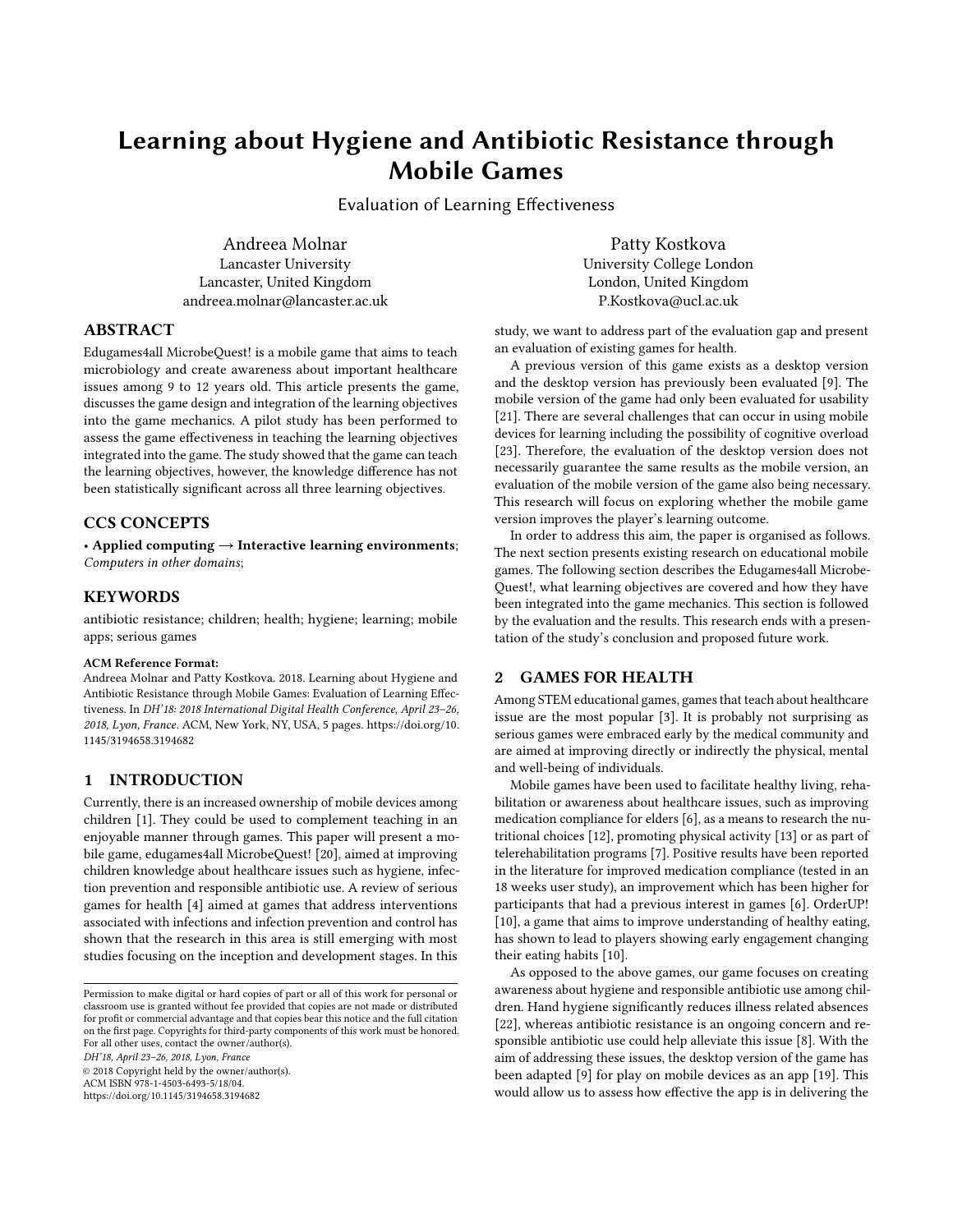<span id="page-1-0"></span>

Figure 1: Player exploring the human body

<span id="page-1-1"></span>

Figure 2: Player exploring the kitchen

educational message and the game's appeal for children in our age group.

A review of serious games for health [\[4\]](#page-4-3) aimed at games that address interventions associated with infections and infection prevention and control has shown that the research in this area is still in emerging form with most studies focusing on the inception and development stages. Games that were evaluated and have been focused on educating children about antibiotic resistance [\[11\]](#page-4-16), [\[18\]](#page-4-17) have shown mixed results regarding their effectiveness. This research aims to address this gap and to focus on the effectiveness of the game on educating and creating awareness about hygiene and antibiotic awareness, as children are one of the population categories often ignored by the existing healthcare campaigns [\[16\]](#page-4-18).

## 3 EDUGAMES4ALL MICROBEQUEST!

Edugames4all MicrobeQuest! is aimed at creating awareness about microbe transmission; food, body and hand hygiene; and responsible antibiotic use [\[20\]](#page-4-2). The game was designed to focus on learning objectives that would be covered in the primary school curriculum, however, some of its content could be useful for the general public.

The game is organised across different missions, starting with a tutorial mission aiming to familiarise the player with the game mechanics. This was motivated by two principles. First, there is empirical support showing that text based tutorials are not too effective [\[2,](#page-4-19) [17\]](#page-4-20), especially when working with children [\[17\]](#page-4-20). Second, having a tutorial level that slowly introduces the players to the game mechanics has been shown to be effective in teaching the game mechanics in other educational games aimed at children [\[17\]](#page-4-20).

At the beginning of the game, the player is asked to select an avatar. The selected avatar then shrinks up to the size of a microorganism, allowing the player to interact with different microbes, bacterias and viruses (see Figure [1](#page-1-0) and Figure [2\)](#page-1-1). By shrinking the player, we can see the effect of different actions such as: what happens with the microorganism on the hand after washing them with soap, how the milk becomes yoghurt with the help of a bacteria, or what is the effect of not following the doctor's instructions when using antibiotics.

The game missions facilitate the exploration of different environments such as: human hand, human body (see Figure [1\)](#page-1-0) or the food in the kitchen (see Figure [2\)](#page-1-1). During these explorations, the player is taught the learning objectives through game mechanics and text incorporated into the game. For example, in order to teach the following learning objective: Our bodies have natural defences that protect us, through the game mechanics the player avatar, shrunken to the size of a microorganism and explores inside of the human body. Through the journey, the player encounters harmful microorganism. In order to protect the body and the player not to lose his game life s/he has to collect white blood cells and throw them at the harmful microorganism. The same learning objective would be reinforced through text, by displaying to the player: There are good and bad microbes. Good microbes can turn milk into yoghurt. That's how yoghurt gets made. Amazing isn't it?.

To facilitate the educational content assessment, the game allows for a similar integrated assessment of the educational content as the desktop version of the game [\[14\]](#page-4-21). The game allows assessing the player knowledge before and after being exposed to the learning objectives in games, though a quiz similar with "How to be a millionaire". This could be used to assess the effectiveness of the game without the need for additional questionnaires being delivered to the students outside the game but also to determine what aspects of the game are more effective in delivering the educational message and what others need to be improved. An evaluation of this kind of assessment on the desktop version of the game has shown that 63% of the players preferred it, as opposed to questionnaire before and after the game play [\[14\]](#page-4-21). Moreover, the quiz provides an opportunity to provide the players formative and summative assessment and feedback on their progress.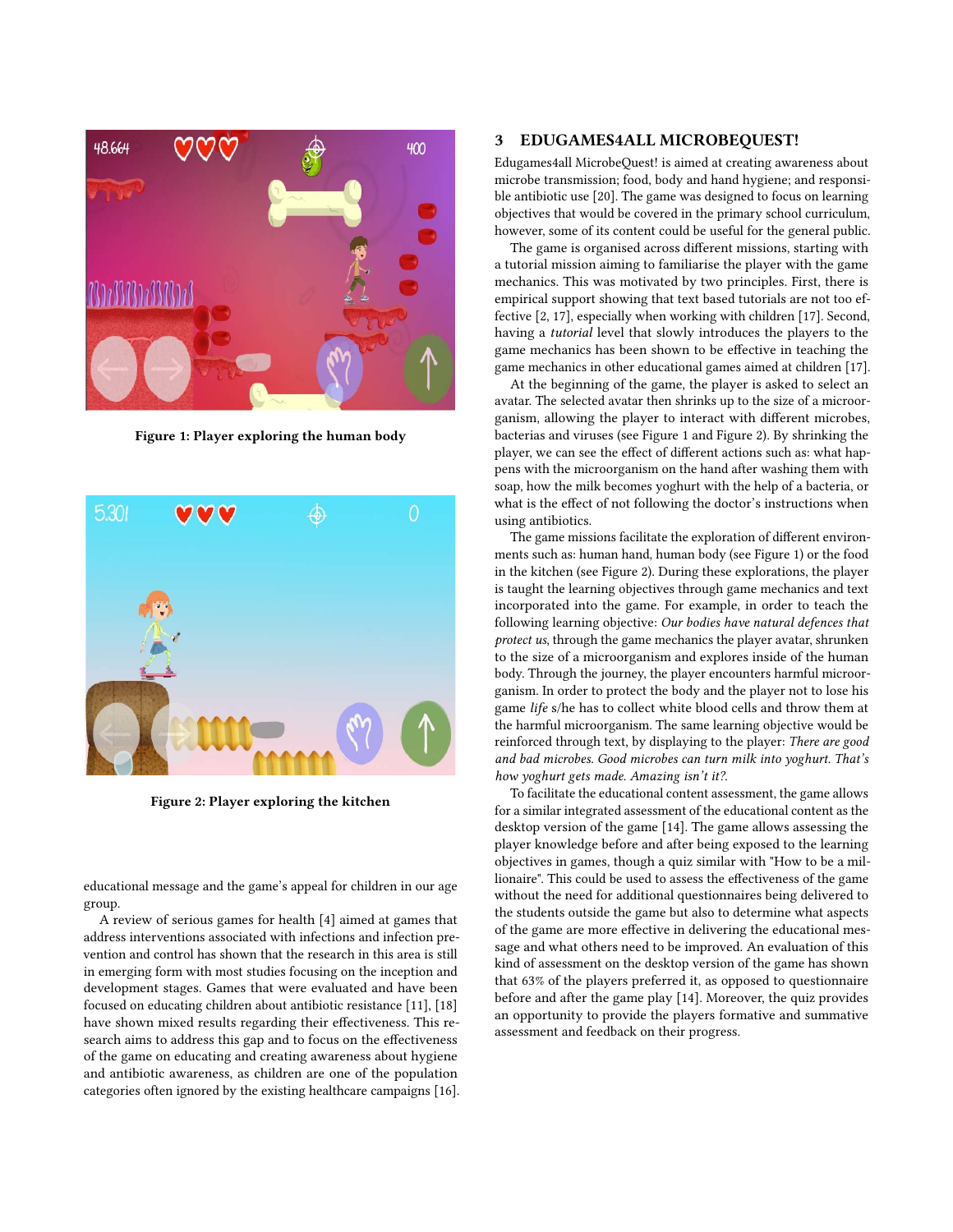#### Table 1: Statements of the Questions used to assess Player's Knowledge

<span id="page-2-0"></span>

| Q. No.         | Question                                                                                                |  |  |  |  |
|----------------|---------------------------------------------------------------------------------------------------------|--|--|--|--|
| Q1             | If you cannot see a microbe it is not there                                                             |  |  |  |  |
| Q <sub>2</sub> | Bacteria and viruses are the same                                                                       |  |  |  |  |
| Q <sub>3</sub> | Soap can be used to wash away bad bugs                                                                  |  |  |  |  |
| ${\bf Q}4$     | You should wash your hands after handling raw meat                                                      |  |  |  |  |
| Q <sub>5</sub> | We use good microbes to make things like bread and yogurt                                               |  |  |  |  |
| Q6             | Antibiotics can harm our good bacteria as well as bad bacteria                                          |  |  |  |  |
| Q7             | Bacteria, viruses and fungi can be found in different enviroments                                       |  |  |  |  |
| Q8             | Bacteria, viruses and fungi come in different shapes and sizes                                          |  |  |  |  |
| Q <sub>9</sub> | "Bad" microbes can make us ill                                                                          |  |  |  |  |
| Q10            | Not all microbes are harmful                                                                            |  |  |  |  |
| Q11            | Our bodies have defences to fight off disease                                                           |  |  |  |  |
| Q12            | Antibiotics can be used ot fight off bacterial infections                                               |  |  |  |  |
| Q13            | If antibiotics are taken, it is important ot finish the course                                          |  |  |  |  |
| Q14            | Vaccines can be used to obtain immunity to viral diseases                                               |  |  |  |  |
| Q15            | Vacciness can be used to obtain immunity to viral diseases where the body's natural defences            |  |  |  |  |
|                | alone are not enough                                                                                    |  |  |  |  |
| Q16            | Bacteria are becoming resistant to many antibiotics due to antibiotic misuse (not finishing the course) |  |  |  |  |

# 4 EVALUATION

The evaluation questionnaire was designed to cover the learning objectives presented in the section above. Learning objectives were assessed through a multiple choice questionnaire. These questions have also been used to assess the same learning objectives in other studies [\[9\]](#page-4-4). Table [1](#page-2-0) presents the question's statements. The player had to state whether they agree with a given affirmation and had to choose between the following options: True, False and Don't know.

Paired sample t-test [\[5\]](#page-4-22) was used to check whether there was a statistically significant difference between the players' answers to the questionnaire assessing their knowledge before the game (pre-test) and the questions assessing their knowledge after the playing session (post-test).

## 4.1 Participants

A total of 19 participants from different socio economic backgrounds and age groups took part in the study. The participants were recruited from schools in the UK and an after-school computer club. The children were recruited to match the age group the game was aimed for. Their average age was 9.2 years old, standard deviation 0.91. Most of the participants were female (n=11) and most of them were playing computer games on a regular basis.

# 4.2 Set-Up and Methodology

Before taking part in the study, consent was obtained from the school and after-school club, and from the parents of the children that took part in the study. All were provided with written information about the study. During the experimental section, the children were explained the study again (by the teacher and/or the researcher that carried out the study). They were given the opportunity to ask questions and were given the option to leave the study at any time (none of the participants opted for this and all

of them fully participated in the study). Afterwards, they asked to complete a questionnaire collecting demographic information (age and gender) and assessing their previous knowledge of the learning objectives covered in the game. Next, the participants were given a mobile phone (Samsung Galaxy S4), that had the game already pre-installed. They were asked to play the game for thirty minutes. Afterwards, they were asked to fill a questionnaire that comprises of questions assessing their learning performance. The questions assessing the knowledge before playing the game were the same questions which assessed the knowledge after the game play.

### 4.3 Results and Discussions

To assess how much the players have learned we have compared the study participants responses to the pre-test questionnaire (administered before they played the game) to those of the post-test questionnaire (administered after the playing session). Figure [3](#page-3-0) presents the player's answers to the pre-test knowledge questions. It presents how many players answers on average correct, incorrect or reporting that they do not know the answer to the given questions.

The Student t-test was used to determine whether there is a significant difference between the answer to the questions before and after playing the game, considering a 95% confidence interval. The results showed that for one of the learning objectives, Q8 - Bacteria, viruses and fungi come in different shapes and sizes, the difference was statistically significant (see Table [1\)](#page-2-0). For the other learning objectives, the difference between the pre and post test was not statistically significant. There are four reasons which might have contributed to these results. First, the results could be explained by the fact that the most of the players already know some of the concepts covered in the game (see Figure [3](#page-3-0) for the participants answers to the questionnaire administered prior to the study). For example, all students knew the correct answer to the questions four before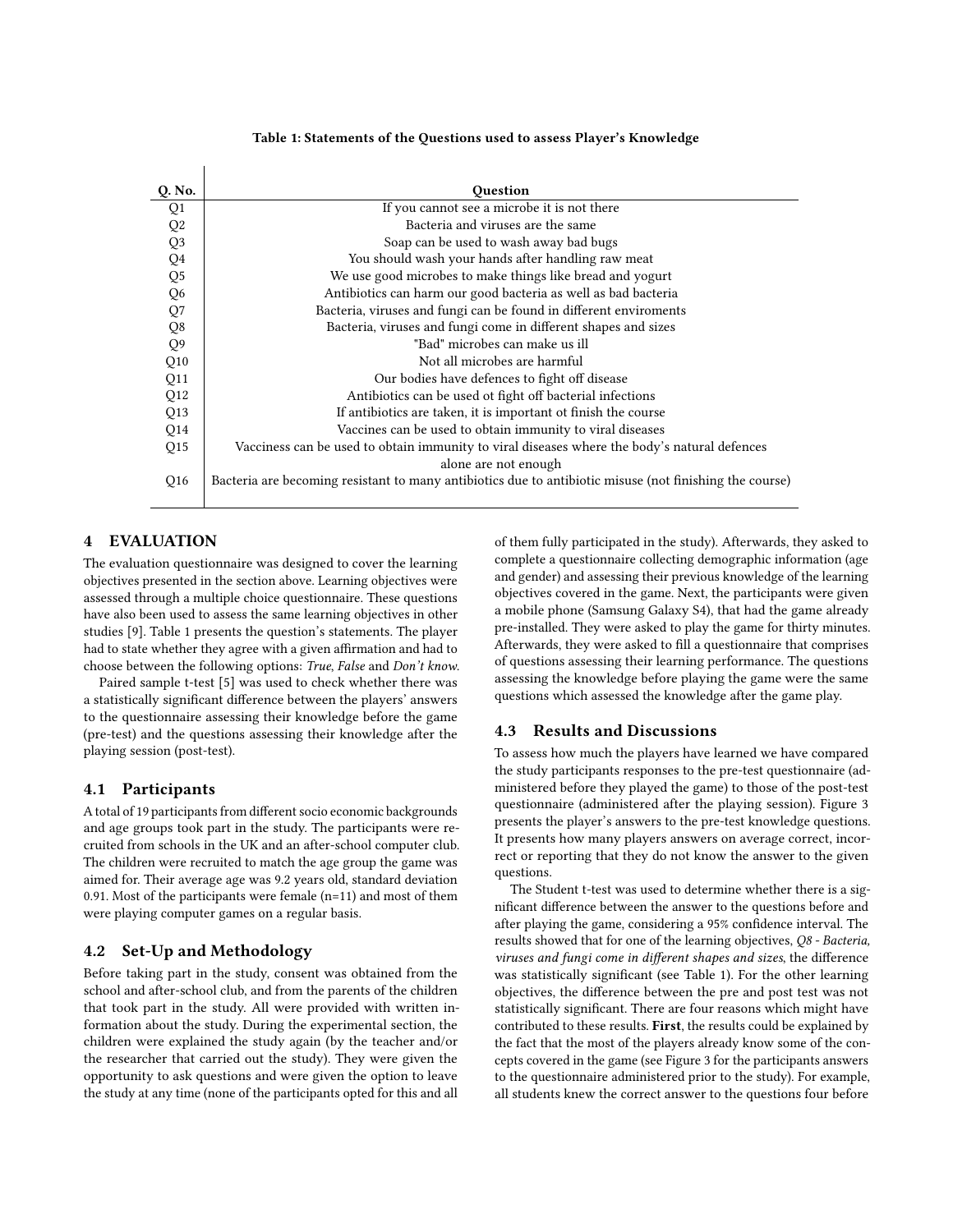<span id="page-3-0"></span>

Figure 3: Players' answers to the pre-test questions

Table 2: Paired t-test Results

 $\overline{1}$ 

| Q.             | Mean     | Std.             | Std. Error | t       | p    |
|----------------|----------|------------------|------------|---------|------|
| No.            |          | <b>Deviation</b> | Mean       |         |      |
| Q1             | $-0.11$  | 0.99             | 0.24       | $-0.48$ | 0.63 |
| Q <sub>2</sub> | $-0.056$ | 0.72             | 0.17       | $-0.32$ | 0.74 |
| Q3             | 0.11     | 0.85             | 0.20       | 0.56    | 0.57 |
| Q4             | 0.11     | 0.47             | 0.11       | 1.00    | 0.33 |
| Q <sub>5</sub> | 0.05     | 0.99             | 0.23       | .23     | 0.81 |
| Q <sub>6</sub> | 0.38     | 0.77             | 0.18       | 2.12    | 0.05 |
| Q7             | $-0.11$  | 0.75             | 0.17       | $-.62$  | 0.54 |
| Q8             | $-0.44$  | 0.85             | 0.20       | $-2.20$ | 0.04 |
| Q9             | $-0.16$  | 0.70             | 0.16       | $-1.00$ | 0.33 |
| Q10            | $-0.38$  | 1.09             | 0.25       | $-1.51$ | 0.14 |
| Q11            | $-0.11$  | 0.58             | 0.13       | $-0.80$ | 0.43 |
| Q12            | 0.17     | 0.63             | 0.15       | 1.14    | 0.26 |
| Q13            | $-0.11$  | 0.99             | 0.24       | $-0.48$ | 0.63 |
| Q14            | 0.35     | 1.11             | 0.27       | 1.30    | 0.21 |
| Q15            | 0.11     | 0.83             | 0.19       | 0.56    | 0.57 |
| Q16            | $-0.05$  | 0.93             | 0.22       | $-0.25$ | 0.80 |
|                |          |                  |            |         |      |

playing the game: You should wash your hands after handling raw meat. Second, it might be due to the difficulty in executing some game mechanics in the game [\[20\]](#page-4-2). As a result, not all the students advance to the next level and were not exposed to all the learning objectives. Third, the traditional education is more effective for the children/young adults who do not usually play video games, and the gaming profile could affect the interest and motivation towards learning with a certain type of game [\[15\]](#page-4-23). Fourth, our sample was relatively small (n=19) and a larger sample size might have led to better results.

# 5 CONCLUSIONS AND FUTURE WORK

We presented edugames4all MicrobeQuest!, a mobile game aimed at teaching children microbiology. The game uses a combination of text and game mechanics to teach and reinforce the learning objectives. The learning objectives covered in the game are based on the primary school curriculum. This paper presented the results of a study assessing primary school children learning with the game. The results showed that the game could teach but the learning across all learning objectives was not statistically significant. As the sample size was small, we cannot confirm the hypothesis in one direction or another.

We are currently attempting to get a larger sample size and determine whether the difference in learning outcomes among different learning objectives still persist. We want to perform an experimental study assessing the differences in learning with mobile vs PC games both in formal and informal learning environments. We plan to take steps to increase the sense of immersion even further by complementing the teaching done through game mechanics not only through text but also through speech, as the children, especially those on the younger side found reading the text explanation tiring and often skipped over it. On a longer term, we want to assess whether the game leads to changes in children's attitude and behaviour towards hygiene and responsible antibiotic use.